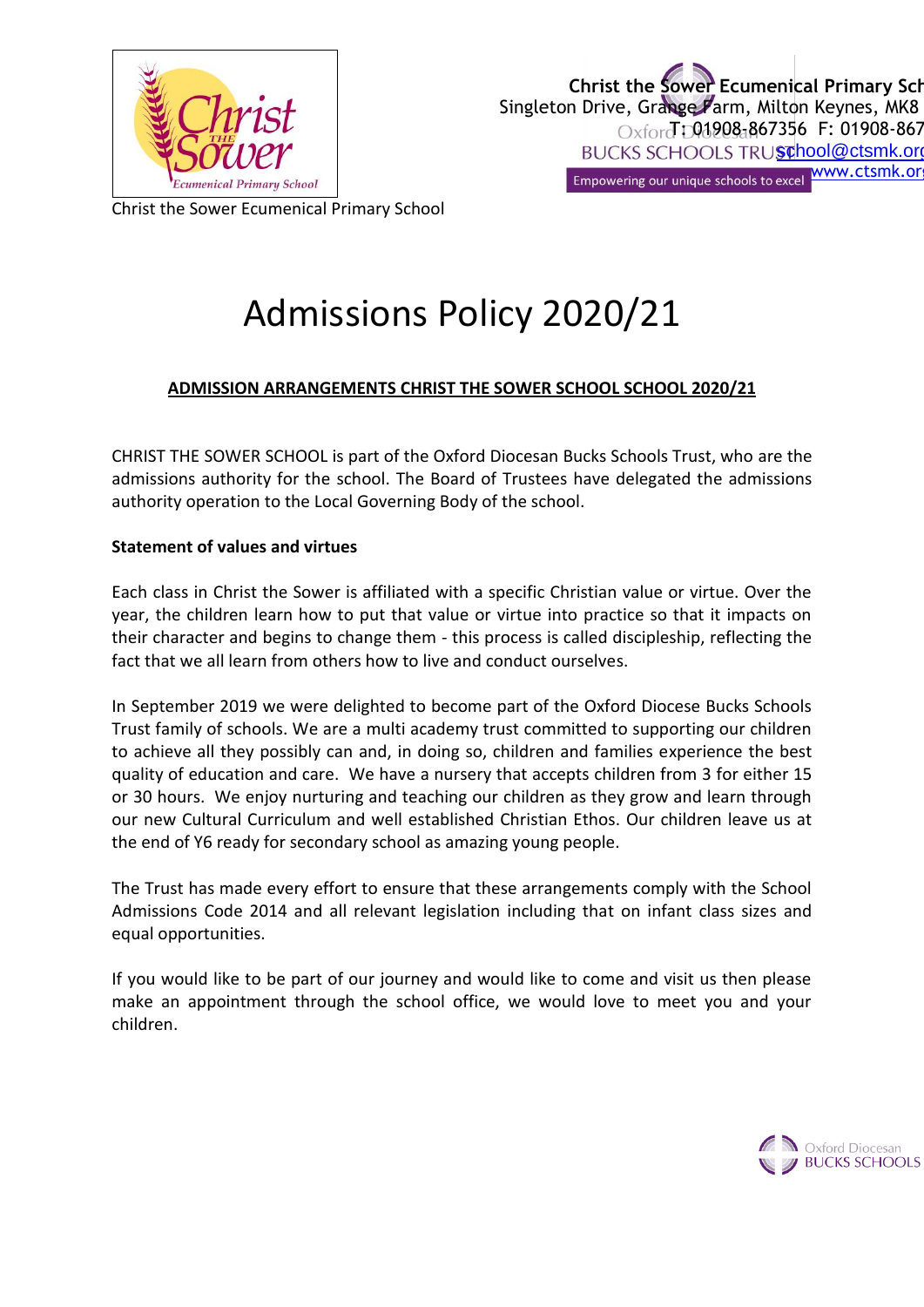## **Admission arrangements for September 2020**

#### **Admission numbers**

The school has an admission number of 60 for entry in years Reception through to Year 6, and an admission number of 60 at Nursery

#### **Application Process**

Parents<sup>1</sup> wishing to apply for any year in September 2020 must complete the common application form provided by their home local authority, which is the LA in whose area the parents live at the time of the application. The form must be returned to that LA no later than 15 January 2020. Applications received after this date will normally only be considered after all those received on or before the closing date. Offers and refusals of places will be sent by your Local Authority on 16 April 2020.

Procedures for applying to any school in Milton Keynes are explained on Milton Keynes Council's website:

<https://www.milton-keynes.gov.uk/schools-and-lifelong-learning/school-admissions>

## **Over-subscription criteria**

Children with a Statement of Special Educational Need or with an Education, Health and Care (EHC) plan naming Christ the Sower School will always be offered places. If there is then greater demand for admission than there are places available, the following criteria will be applied in the order set out below:

- 1 Looked-after children<sup>2</sup> and children who were previously looked after but ceased to be so because, immediately after being looked after, they became subject to an adoption, child arrangements or special guardianship order.
- 2 Families who have exceptional medical<sup>3</sup> or social needs that make it essential that their child attends Christ the Sower School rather than any other. These needs must be fully supported by written evidence from the appropriate professional person involved with the family.
- 3 Children with a normal home address in the catchment area (see appendix 2) and with a sibling<sup>4</sup> on the roll of the school at the time of application or whose parent has accepted an offer of a place at the school and who is expected still to be in attendance at the time of entry to the school.
- 4 Children with a normal home address<sup>5</sup> in the catchment area
- 5 Children with a normal home address outside the catchment area and with a sibling on the roll of the school at the time of application or whose parent has accepted an offer of a place at the school and who is expected still to be in attendance at the time of entry to the school.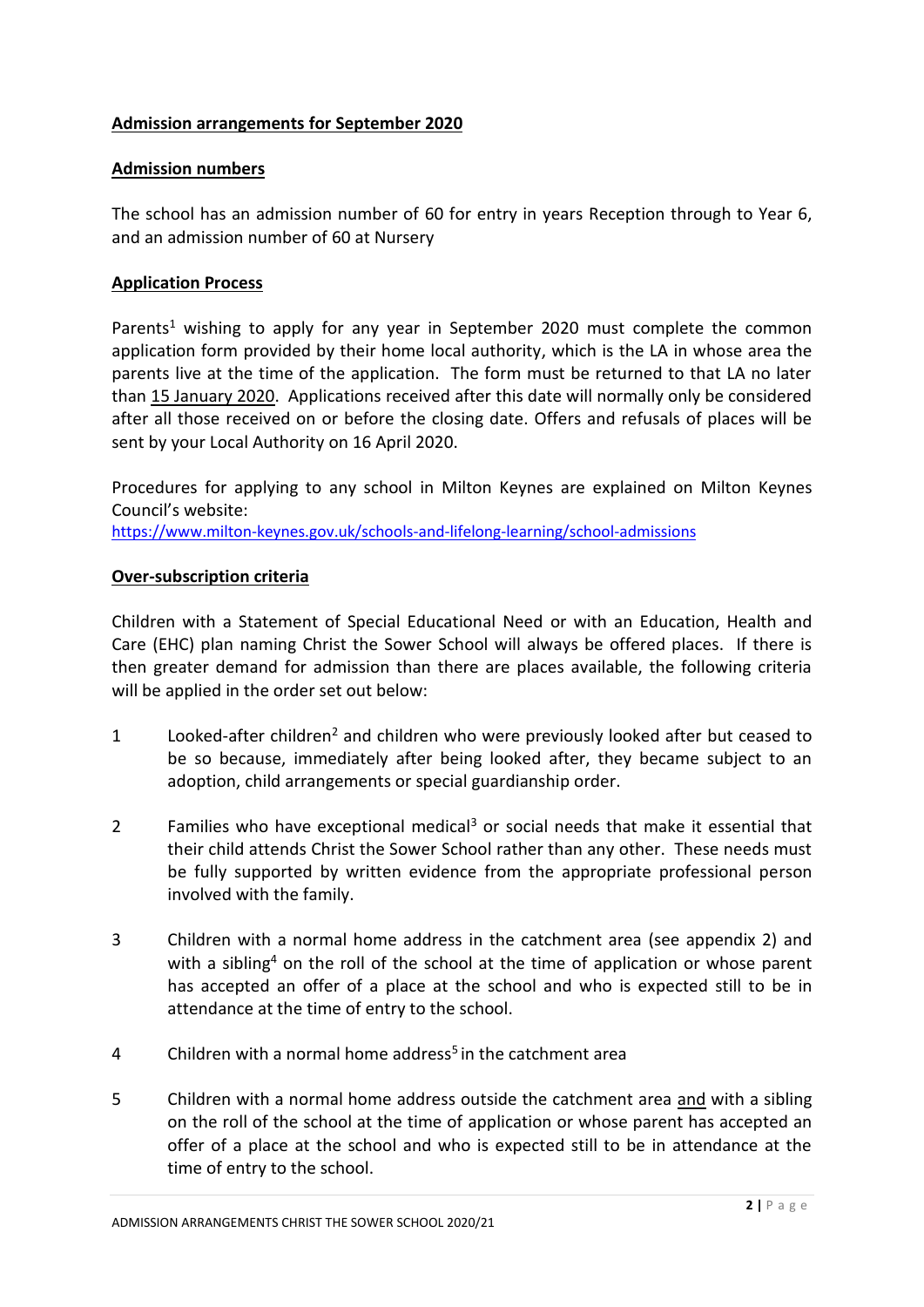## 6 Other children.

## **Tie-Break**

If in categories 3-6 above a tie-break is necessary to determine which child is admitted, the child living closest to the school will be given priority for admission. Distance is measured from the child's home to the front gates of the school in a straight line<sup>6</sup>.

Random allocation, undertaken by the local authority, will be used as a tie-break in categories 3-6 above to decide who has highest priority for admission if the distance between a child's home and the academy/free school is equidistant in any two or more cases.'

## **Waiting Lists**

After national offer day (16 April), Milton Keynes Council will automatically add the names of the children who have not been offered a place at a preferred Milton Keynes school to the waiting list for the schools where we were not able to offer a place. If you don't remove your child from the waiting list and they are able to offer you a place at a higher preference school, they will automatically re-allocate your original offer to another child. **It is important to inform the LA if you no longer want your child's name to be included on a waiting list.**  Details of these arrangements are available on MKC's admissions website.

The order of priority on the waiting list is the same as the list of criteria for over-subscription and does not depend on the date on which an application is received. No account is taken of length of time on a waiting list. The school periodically seeks confirmation that parents wish a child to be kept on the waiting list.

#### **Admission of children below compulsory school age and deferred entry to school**

The school will carefully consider requests from parents for a place outside a normal age group e.g. for those who have missed education due to ill health, or those who are "summer born" children (for example those children whose fifth birthday falls between 1 April 2020 and 31 August 2021, whose parents do not wish them to start school in school year 2020-21, but to be admitted to the Reception Year in September 2021). Each case will be considered on its own merits and circumstances. Such admissions will not normally be agreed without a consensus that to do so would be in the pupil's interests. It is recommended that parents discuss their wishes with the Headteacher in advance of applying for a place which should still be done in line with the child's normal curriculum year group. It should be noted any decision made will only be relevant for our school.

An application should be submitted at the usual time to the LA for a place in September 2020 together with a written request that the child is admitted outside his or her normal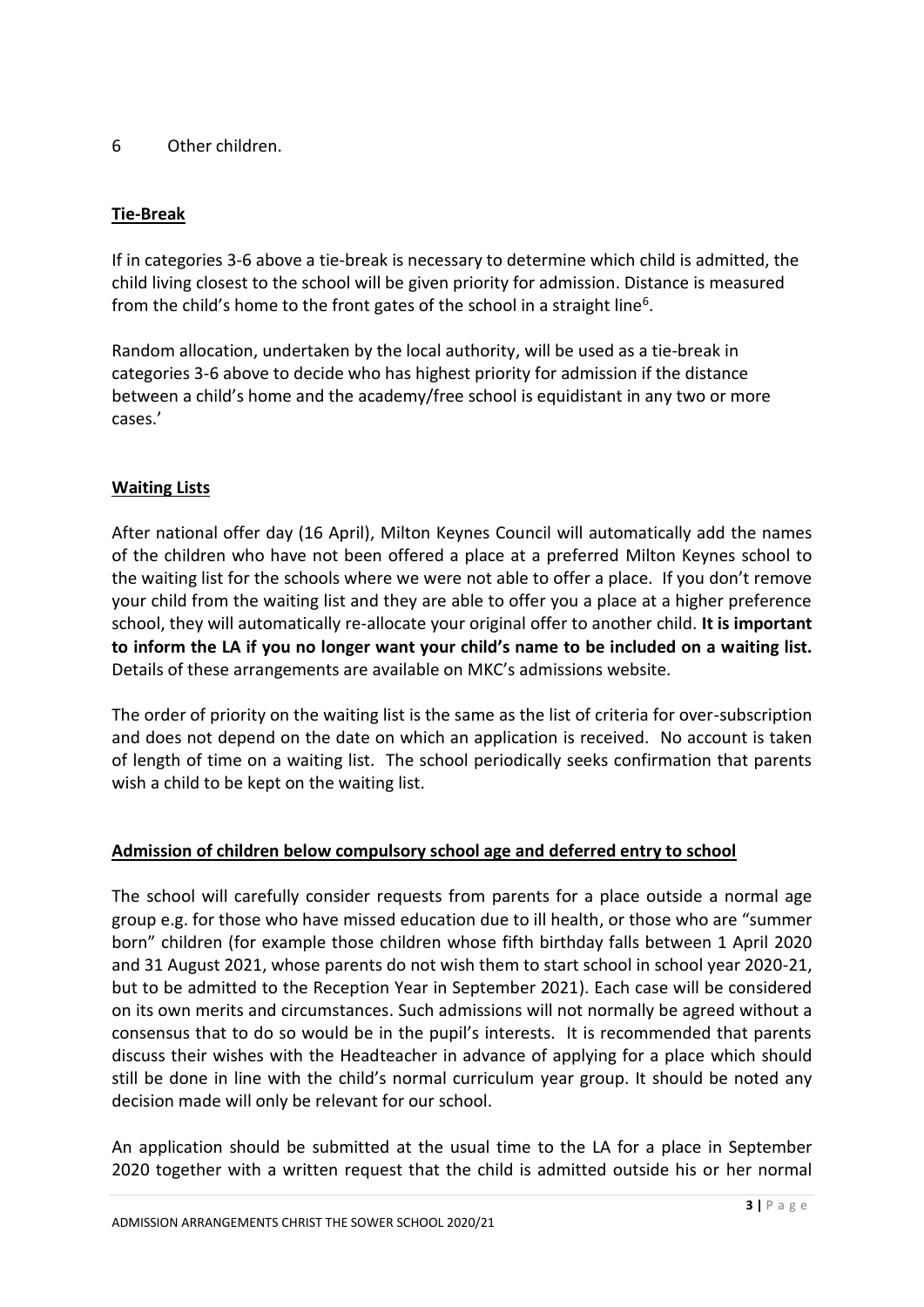age group in September 2020. Parents need to provide supporting reasons for seeking a place outside the normal age group and should discuss the position with the head teacher as early as possible. If their request is agreed, and this should be clear before the national offer day, their application for the normal age group may be withdrawn before any place is offered and they should reapply in the normal way the following year. If their request is refused, the parents must decide whether to wait for any offer of a place in September 2020 (NB it will still be subject to the over-subscription criteria above) or to withdraw their application and apply in the second half of the summer term 2021 for a place in the normal year group in September 2021. Parents should be aware that the normal year group may have no vacancies as it could already be full with children transferring from the existing cohort.

## **Deferred Entry**

Children are entitled to a full-time place in the September following their fourth birthday. However, once a place has been secured, the parents of a child whose fifth birthday falls between 1 September 2020 and 31 March 2021 may request that their child is not admitted until later in the school year 2020/21 (no later than the term, after the child's fifth birthday, when s/he reaches compulsory school age, but not beyond the point at which they reach compulsory school age and not beyond the beginning of the final term of the school year for which it was made). The school will hold any deferred place for the child, although, in the majority of cases, we find that children benefit from starting at the beginning of the school year, rather than part way through it.

Until the child reaches compulsory school age, parents may also request that s/he attends part-time. In such cases, detailed arrangements should be discussed with the head teacher.

## **In year Admissions**

Admission to the school during the school year, or in the September for a year group other than the normal entry point of the school, depends on whether there are places available. All year groups, except Nursery at the school have 60 places. Milton Keynes Council (MKC) co-ordinates in year applications for our school. As such applications must be made to the council, using their website.

In year admissions will be dealt with as indicated below.

- If there is a vacancy, and there is no child on the relevant waiting list with a higher priority (according to the over-subscription criteria 1-6 above), a place will be offered.
- Applications will only be considered by the school up to half a term in advance of the desired date for entry. For example, for entry in January, the application will not be considered until after the October half term break.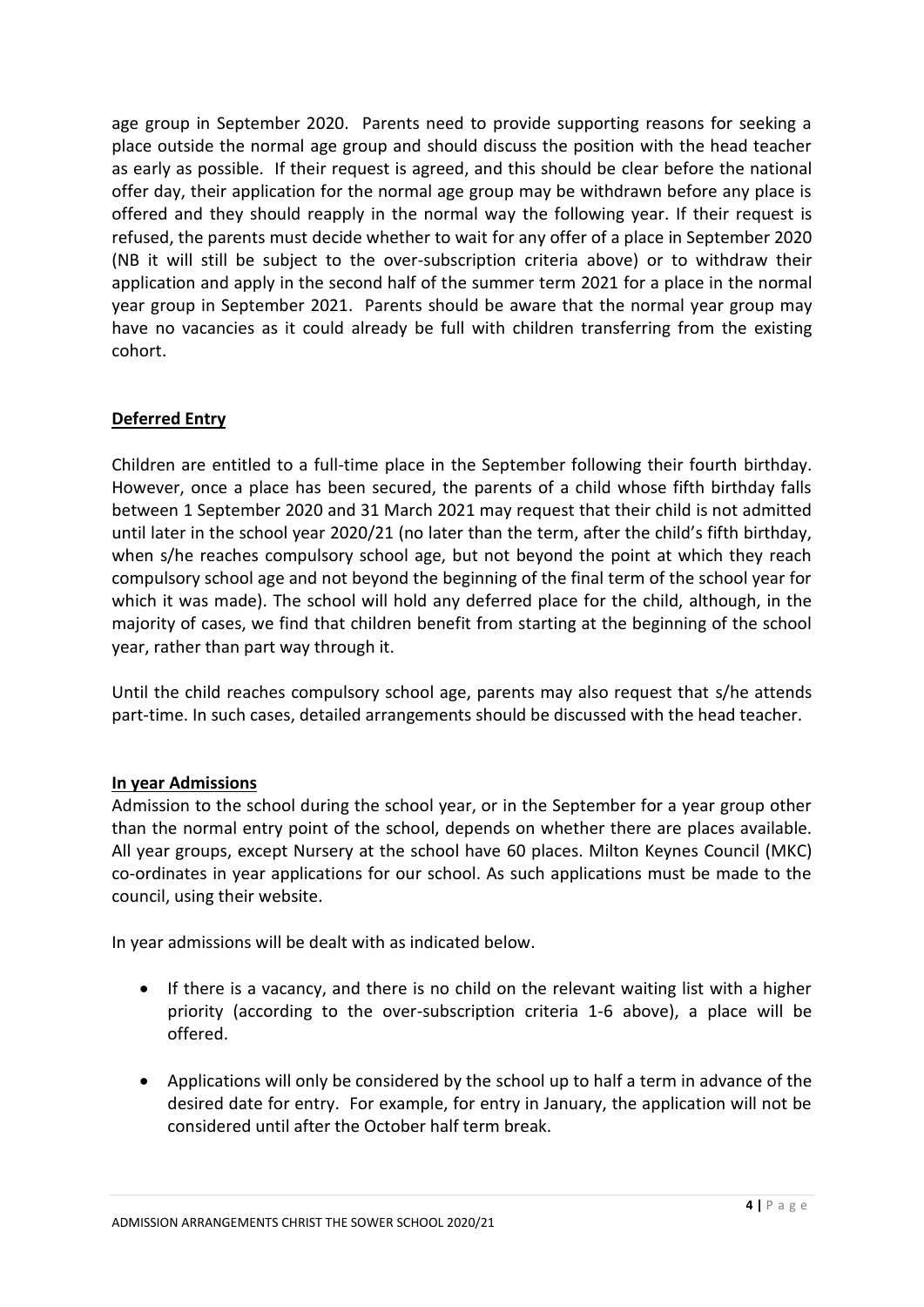#### **Multiple births**

In cases where there is one place available, and the next child on the list is a twin, triplet, etc., we would admit both twins (and all the children in the case of other multiple births) even if this meant exceeding the agreed published admission number.

#### **Fair Access**

The school participates in the Milton Keynes Council Fair Access Protocol. Children qualifying under the Fair Access Protocol may be offered a place even if there are no places available in the relevant year group and may take priority for admission over children on the waiting list.

#### **Appeals**

There are established arrangements for appeals against non-admission. Details are available from the school, including the date by which an appeal should be submitted. It should be noted that, in the event of an unsuccessful appeal against non-admission to the school, the school does not consider any further application in the same school year (1 September – 31 August), unless there has been a material change in circumstances, for example a change of address which results in a move from outside the catchment area to inside it.

#### **Further information**

Parents who wish their children to attend the school are most welcome to visit. Arrangements can be made through contacting the school office (01908 867356)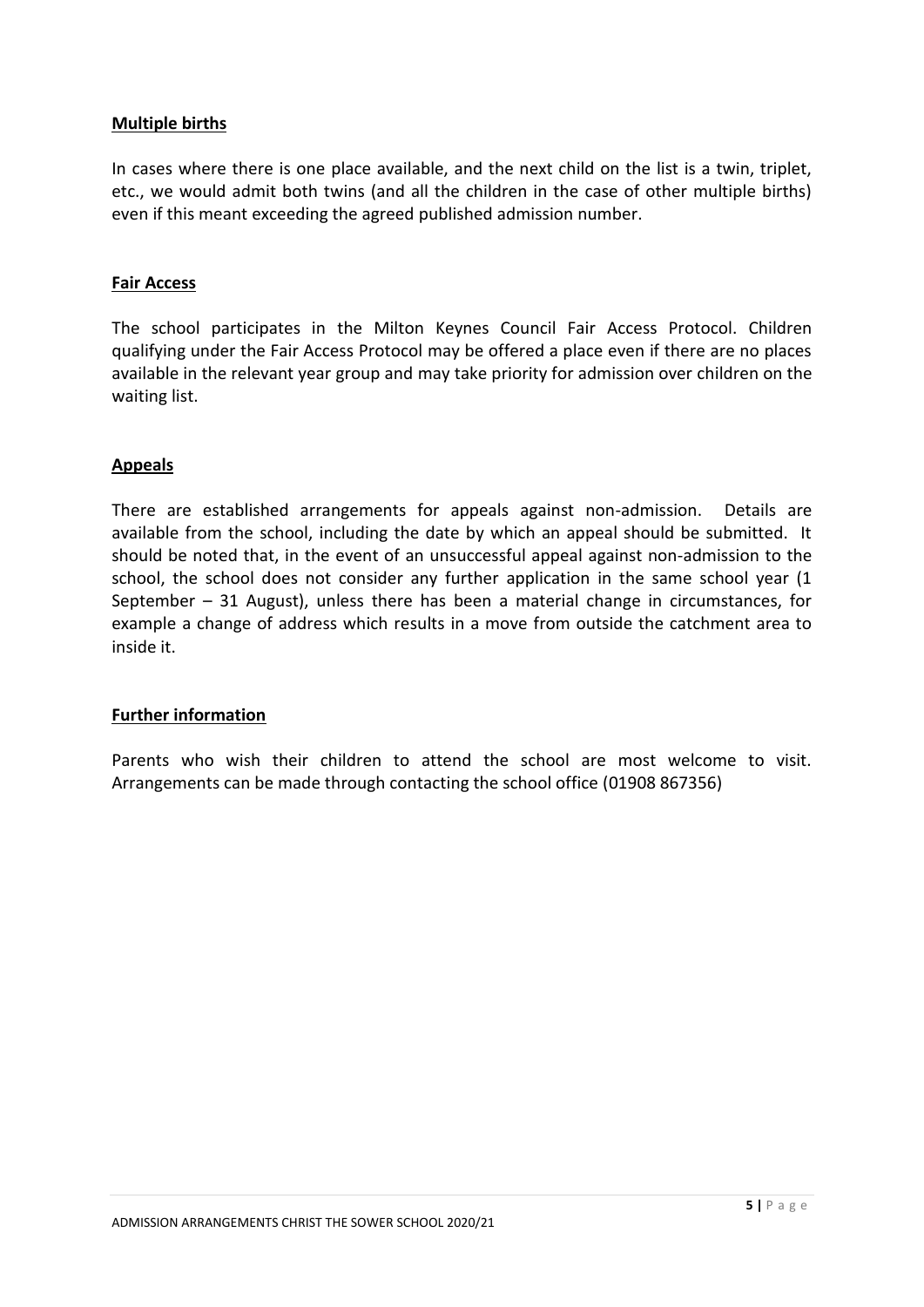## **Appendix 1 Appendix to the Admissions Policy**

The following are detailed notes referring to the definitions in use for this school's policy

- 1. "**Parent**" is defined in law (The Education Act 1996) as either:
	- any person who has 'parental responsibility' (defined in the Children Act 1989) for the child or young person; or
	- any person who has care of the child or young person.

If you are in any doubt, please contact the school for advice.

- 2. By a "**looked-after child**" we mean one in the care of a local authority or being provided with accommodation by a local authority in the exercise of its social services function. An adoption order is one made under the Adoption Act 1976 (Section 12) or the Adoption and Children Act 2002 (Section 46). A 'child arrangements order is one settling the arrangements to be made as to the person with whom the child is to live (Children Act 1989, Section 8, as amended by the Children and Families Act 2014, Section 14). A 'special guardianship order' is one appointing one or more individuals to be a child's special guardian/s (Children Act 1989, Section 14A). Applications under this criterion must be accompanied by evidence to show that the child is looked after or was previously looked after (e.g. a copy of the adoption, child arrangements or special guardianship order).
- 3. When applying under criterion ii ("**exceptional medical or social needs"**), you must include supporting evidence from an independent professional person who is aware of the situation and supports your reasons for preferring Christ the Sower School. This supporting evidence must clearly demonstrate why the school is the most suitable and must illustrate the difficulties that would be caused if your child had to attend another school. The person supplying the evidence should be a doctor, heath visitor, social worker, etc. who is aware of your child's or your own case. The school reserves the right to ask for further evidence or clarification where necessary and may seek the advice of appropriate educational professionals where necessary.
- 4. By "**sibling"** we mean a brother or sister, half brother or sister, adopted brother or sister, step brother or sister, or the child of the parent's/carer's partner where the child for whom the school place is sought is living in the same family unit at the same address as that sibling. It is helpful if parents make it clear on the application form where the sibling has a different family name. Where there is more than one sibling at the school, only the youngest should be listed on the application form.
- 5. **The "normal home address"**, is the child's home address. This must be where the parent or legal carer of the child lives with the child unless it is proved that the child is resident elsewhere with someone else who has legal care and control of the child. The address should be a residential property that is owned, leased or rented by the child's parent/s or person with legal care and control of the child.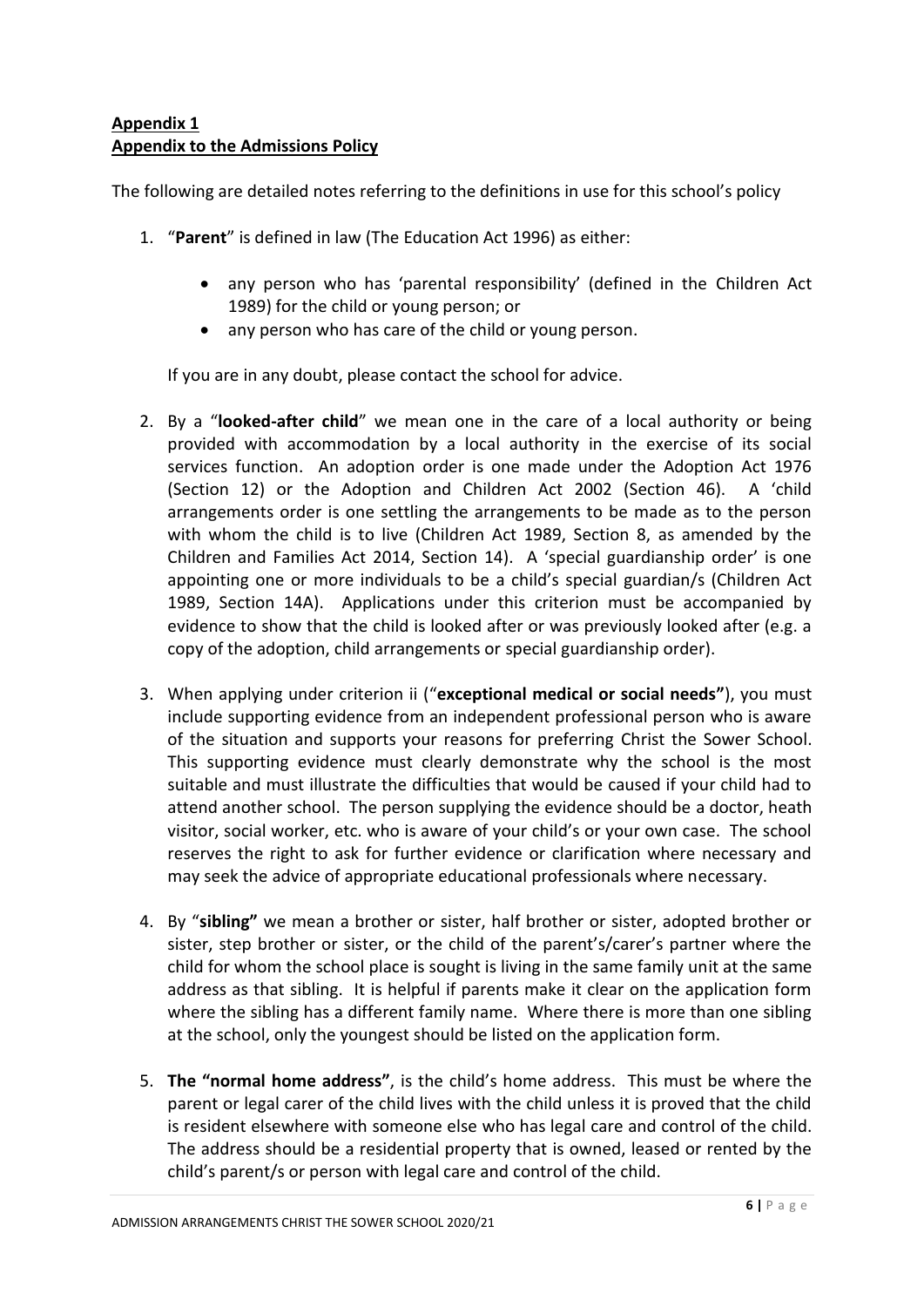To avoid doubt, where a child lives with parents with shared responsibility, each for part of a week or month, the address where the child lives will be determined having regard to a joint declaration from the parents stating the exact pattern of residence. If the residence is not split equally, then the relevant address used will be that at which we are satisfied that the child spends the majority of the school week. Where there is an equal split or there is any doubt about residence, we will make the judgment about which address to use for the purpose of determining whether or not to offer a place. We will take into account, for example, the following:

- any legal documentation confirming residence
- the pattern of the residence
- the period of time over which the current arrangement has been in place
- confirmation from any previous school of the contact details and home address supplied to it by the parents
- where the child is registered with his/her GP
- any other evidence the parents may supply to verify the position.

We may ask for evidence of the normal home address in the form of a recent bill. This could be, for example, the most recent Council Tax bill, utility bill no more than three months old, a current TV licence, buildings and contents insurance, mortgage statement or rent book which shows the address concerned. Parents who are unable to provide this evidence should contact the school to discuss what evidence might be acceptable. If it becomes clear or if there is any doubt that the parents and child are not living at the address given on the application form, the school may seek further evidence. The school works closely with the LA to ensure that places are not obtained at the school on the basis of false addresses, and, in cases of doubt, will take steps to verify the information provided. If a place at the school is offered, and it later becomes clear that the offer was made on fraudulent or misleading information (e.g. a false claim to living in the catchment area), and the school has denied a place to a child with a stronger claim, the school will withdraw the offer of a place. The offer can also be withdrawn even after the child has started at the school.

We regard a child's home address to be where he or she sleeps for the majority of the school week (Monday to Friday). We may ask to see official documentation, such as a child benefit book or medical card if there are reasons why a child does not live at his or her parent's address. For example, if he or she is resident with a grandparent, this needs to be made clear on the application form. If such arrangements are not declared or a relative's address is used on the application, we may consider that a false declaration has been made, and withdraw the offer of a place. Childcare arrangements are **not** sufficient reason for listing another address.

If parents move house after the application has been made, but before any offer of a place has been made, the home LA must be informed.

If parents are moving, we will ask for evidence of the move, before considering any application for a place under the co-ordinated scheme.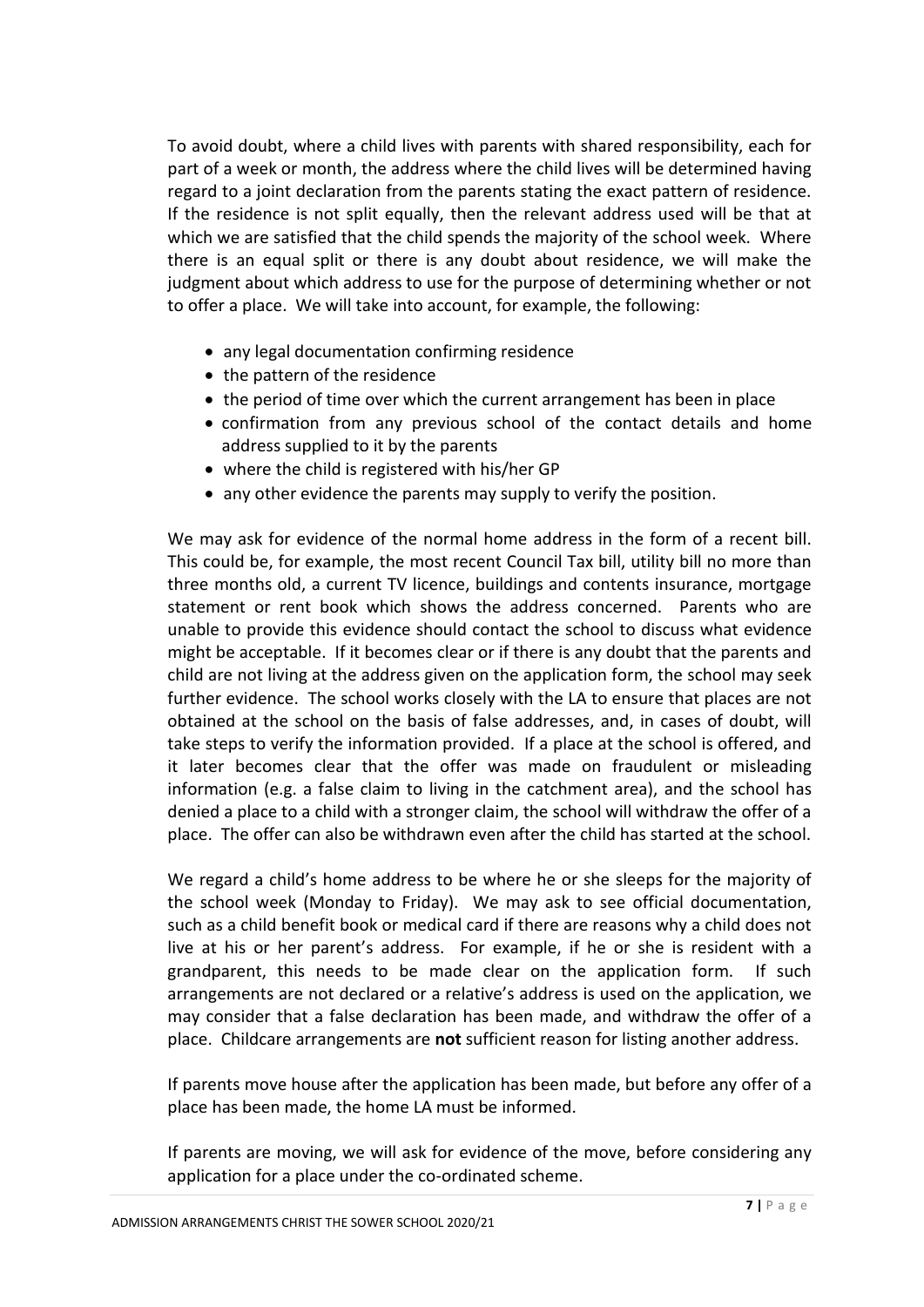We would not accept an address where the one given is that of a second home with the main home being elsewhere. If there are two or more homes, we will check which is the main home, and may refuse to base an allocation of a place on an address which might be considered only temporary. Nor would we accept an address where the child was resident other than with a parent or carer unless this was part of a fostering or formal care arrangement. We would not normally accept an address where only part of a family had moved, unless connected with a divorce or permanent separation arrangement, in which case we would require proof.

MKC uses a straight line distance to determine proximity of the home to the school. This is the distance from your child's Normal Home Address, as set out by Ordnance Survey, to the nearest open school gate available for pupils to use. We use a computerised system to measure straight line distance.

The point measured to at your child's address is determined by the Ordnance Survey AddressBase, which is an Ordnance Survey data product that provides a National Grid coordinate and a unique reference for each postal address in Great Britain that is on the Royal Mail's Post Office Address File. This is different to the shortest walking route which is used for transport purposes – more information is in the School Transport Policy and Guidance

(https://www.milton-

keynes.gov.uk/assets/attach/59521/MKC%20Home%20to%20School%20Transport% 20Policy%20Statement%20March%2019.pdf)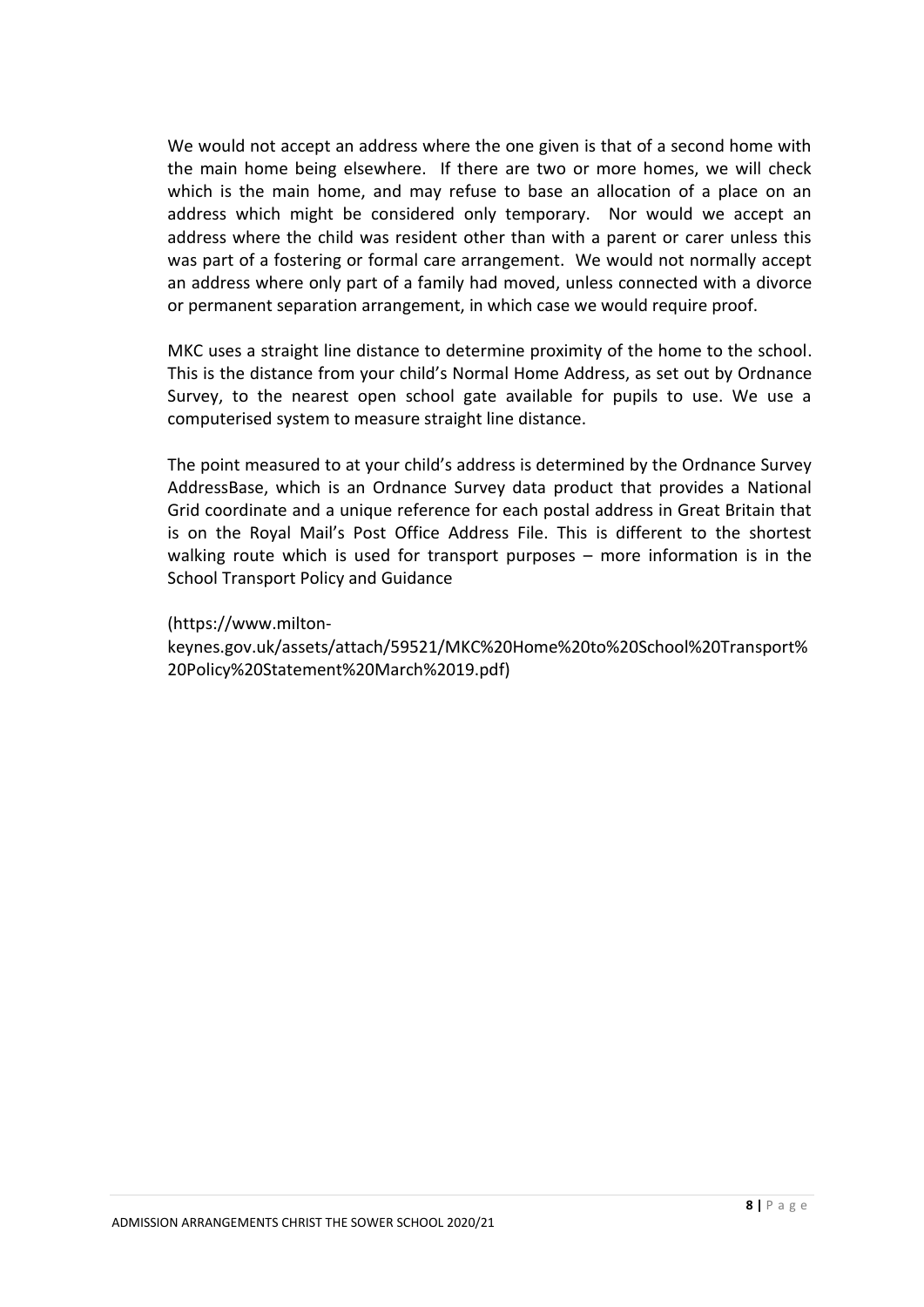

Appendix 2 - catchment area description & map

The defined catchment area for Christ the Sower school is detailed above and includes the areas of Grange Farm, Medbourne and Oakhill.

A child with a normal home address outside the defined area but within the area of the Watling Valley Ecumenical Partnership – bounded by H2 Miller's Way in the North, H8 Standing Way in the South, the A5 in the East and the borough boundary on the West, shall still have the right to apply for a place at the school in accordance with our school's oversubscription criteria